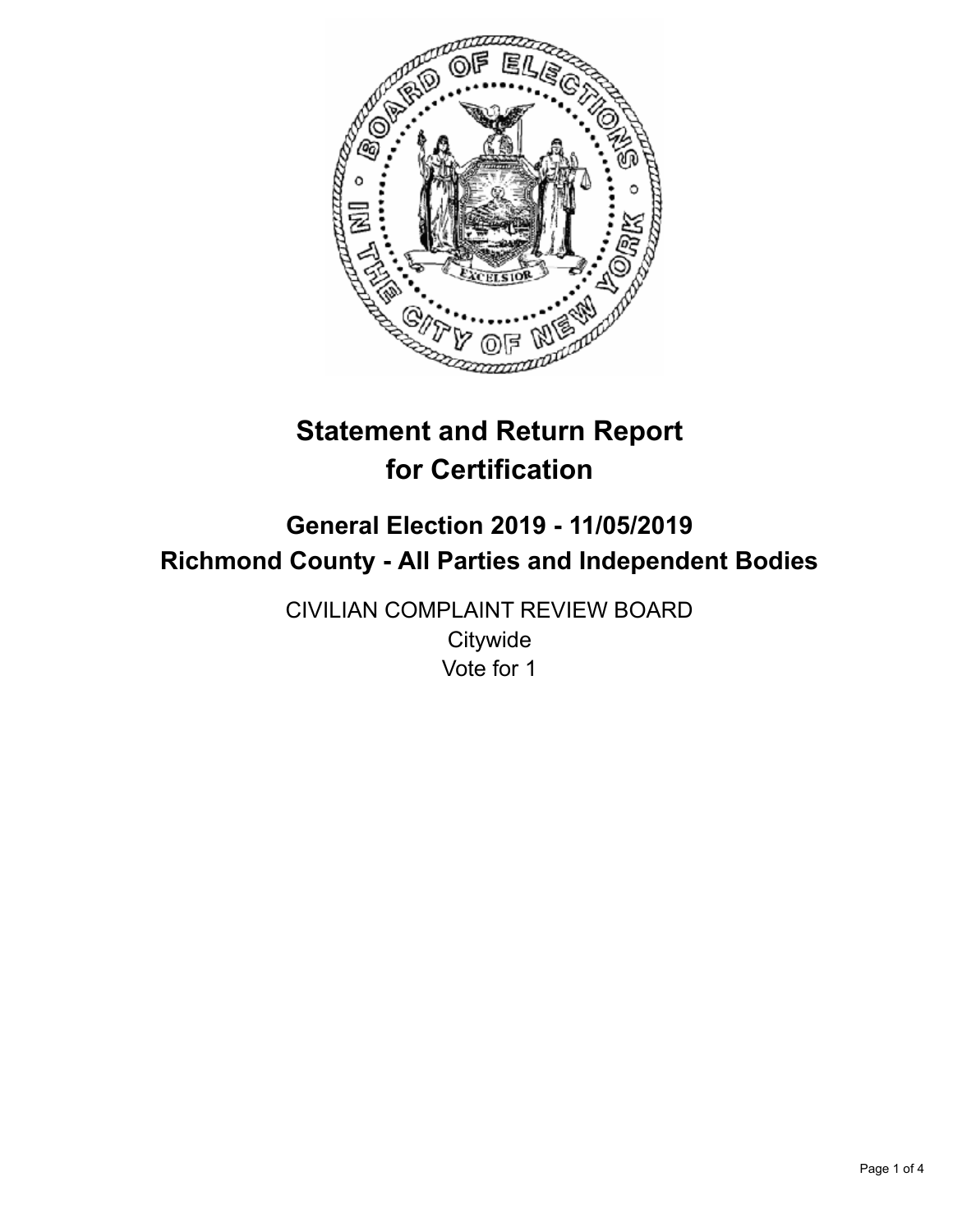

### **Assembly District 61**

| PUBLIC COUNTER                                           | 14,428 |
|----------------------------------------------------------|--------|
| MANUALLY COUNTED EMERGENCY                               |        |
| ABSENTEE / MILITARY                                      | 633    |
| AFFIDAVIT                                                | 41     |
| <b>Total Ballots</b>                                     | 15,109 |
| Less - Inapplicable Federal/Special Presidential Ballots | 0      |
| <b>Total Applicable Ballots</b>                          | 15,109 |
| <b>YES</b>                                               | 7.573  |
| <b>NO</b>                                                | 5,760  |
| <b>Total Votes</b>                                       | 13,333 |
| Unrecorded                                               | 1.776  |

#### **Assembly District 62**

| <b>PUBLIC COUNTER</b>                                    | 17,086 |
|----------------------------------------------------------|--------|
| <b>MANUALLY COUNTED EMERGENCY</b>                        | 6      |
| ABSENTEE / MILITARY                                      | 482    |
| AFFIDAVIT                                                | 79     |
| <b>Total Ballots</b>                                     | 17,653 |
| Less - Inapplicable Federal/Special Presidential Ballots | 0      |
| <b>Total Applicable Ballots</b>                          | 17,653 |
| <b>YES</b>                                               | 3,616  |
| NO.                                                      | 12,847 |
| <b>Total Votes</b>                                       | 16,463 |
| Unrecorded                                               | 1.190  |

#### **Assembly District 63**

| <b>PUBLIC COUNTER</b>                                    | 14,156   |
|----------------------------------------------------------|----------|
| <b>MANUALLY COUNTED EMERGENCY</b>                        | $\Omega$ |
| ABSENTEE / MILITARY                                      | 622      |
| <b>AFFIDAVIT</b>                                         | 58       |
| <b>Total Ballots</b>                                     | 14,836   |
| Less - Inapplicable Federal/Special Presidential Ballots | $\Omega$ |
| <b>Total Applicable Ballots</b>                          | 14,836   |
| <b>YES</b>                                               | 5,010    |
| <b>NO</b>                                                | 8,281    |
| <b>Total Votes</b>                                       | 13,291   |
| Unrecorded                                               | 1.545    |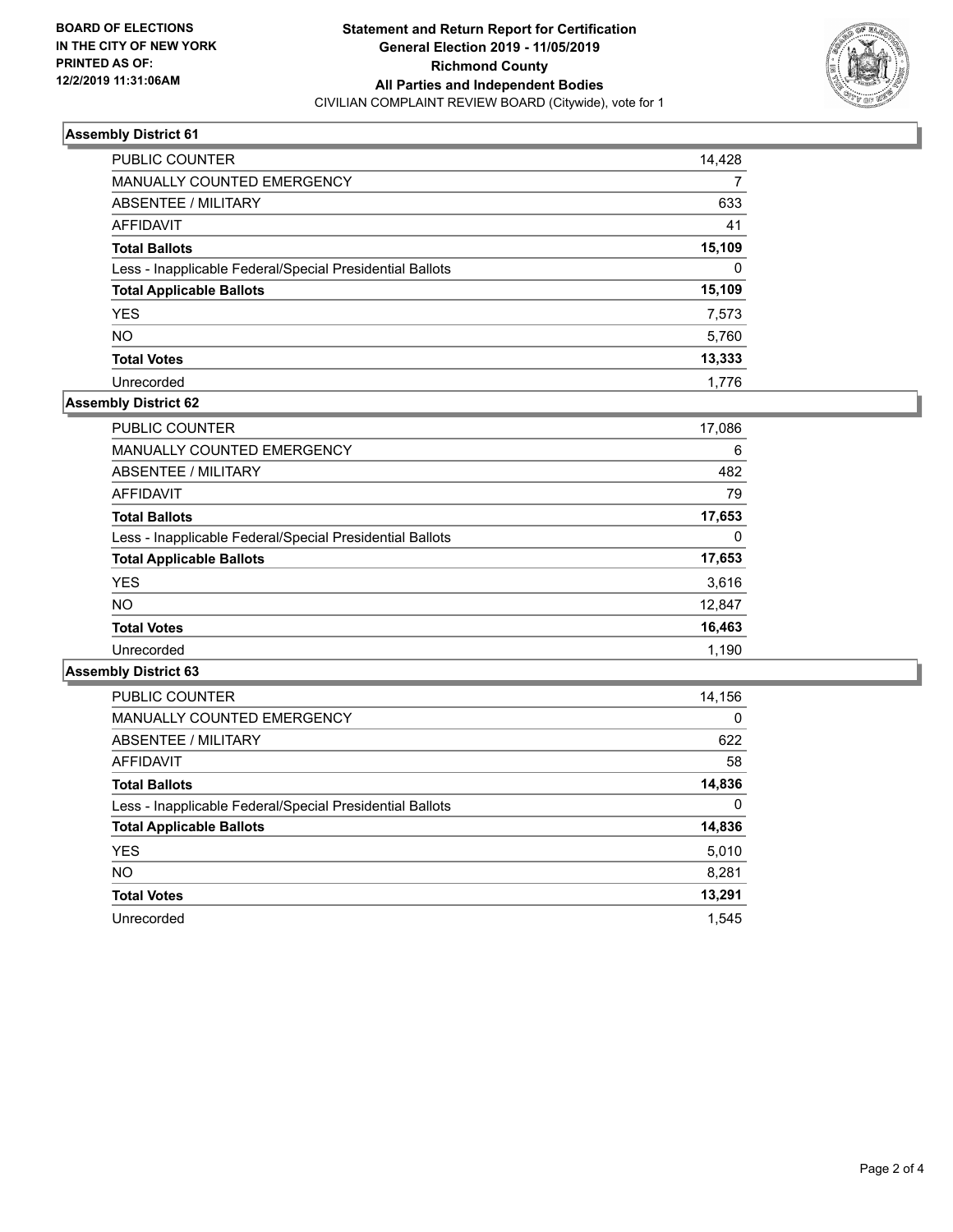

#### **Assembly District 64**

| <b>PUBLIC COUNTER</b>                                    | 10,374   |
|----------------------------------------------------------|----------|
| MANUALLY COUNTED EMERGENCY                               | $\Omega$ |
| ABSENTEE / MILITARY                                      | 465      |
| <b>AFFIDAVIT</b>                                         | 38       |
| <b>Total Ballots</b>                                     | 10,877   |
| Less - Inapplicable Federal/Special Presidential Ballots | 0        |
| <b>Total Applicable Ballots</b>                          | 10,877   |
| <b>YES</b>                                               | 3,172    |
| <b>NO</b>                                                | 6,733    |
| <b>Total Votes</b>                                       | 9,905    |
| Unrecorded                                               | 972      |